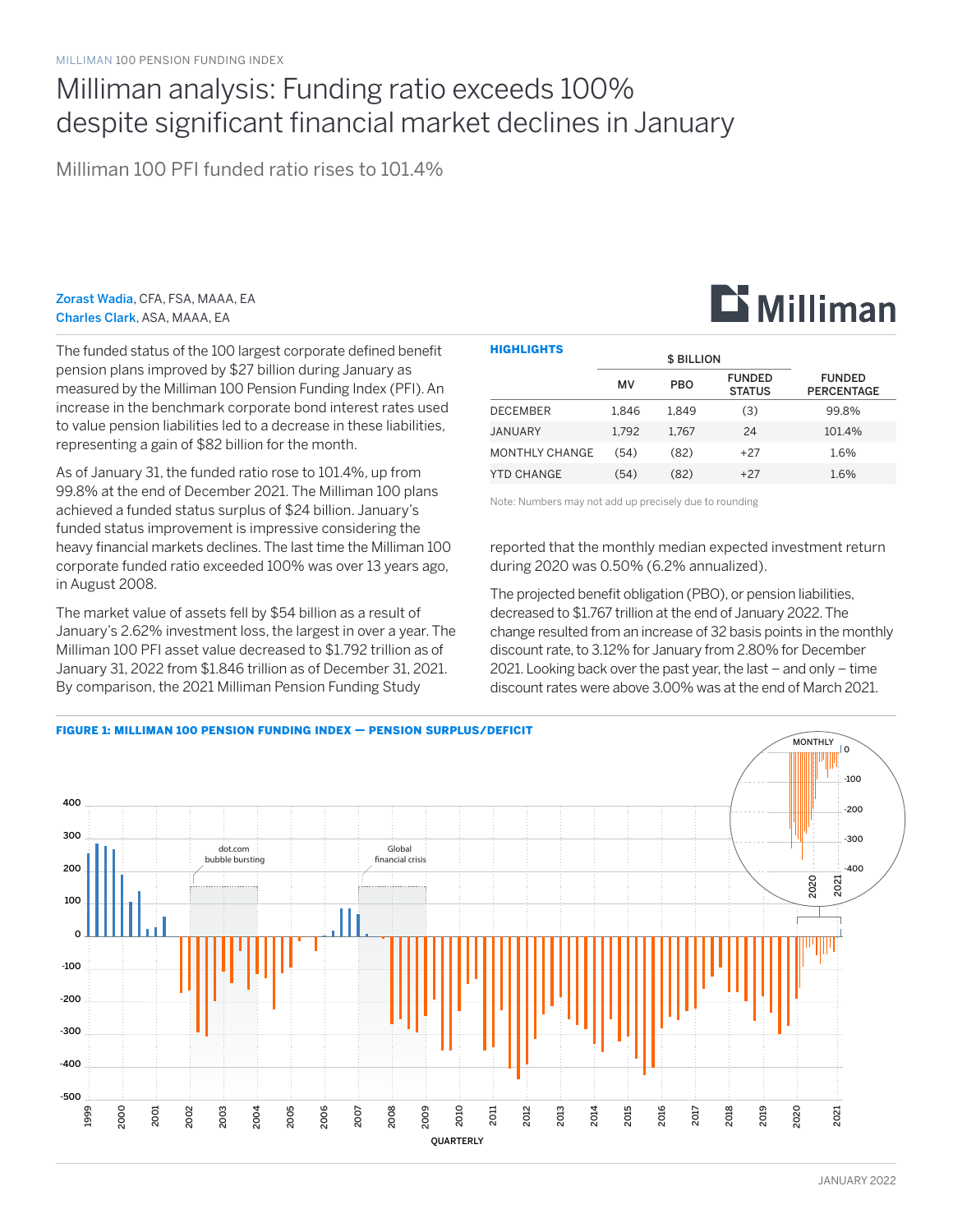

#### FIGURE 2: MILLIMAN 100 PENSION FUNDING INDEX — PENSION FUNDED RATIO

Over the last 12 months (February 2021 to January 2022), the cumulative asset return for these pensions has been 6.22% and the Milliman 100 PFI funded status deficit has improved by \$181 billion. Investment gains and discount rate increases drove the funded status improvement during 2021. The funded ratio of the Milliman 100 companies has increased to 101.4% from 91.8% over the past 12 months.

The projected asset and liability figures presented in this analysis will be adjusted as part of our annual 2022 Pension Funding Study (PFS), where pension settlement and annuity purchase activities that occurred during 2021 will be reflected. Pension plan accounting information disclosed in the footnotes of the Milliman 100 companies' annual reports for the 2021 fiscal year is expected to be available during the first quarter of 2022 and will also be part of the 2022 PFS. We expect to publish our comprehensive recap in April.

### 2022-2023 projections

If the Milliman 100 PFI companies were to achieve the expected 6.2% median asset return (as per the 2021 PFS), and if the current discount rate of 3.12% were maintained during 2022 and 2023, we forecast that the funded status of the surveyed plans would increase. This would result in a projected pension surplus of \$76 billion (funded ratio of 104.4%) by the end of 2022 and a projected pension surplus of \$135 billion (funded ratio of 107.8%) by the end of 2023. For purposes of this forecast, we have assumed 2022 and 2023 aggregate annual contributions of \$28 billion.

Under an optimistic forecast with rising interest rates (reaching 3.67% by the end of 2022 and 4.27% by the end of 2023) and asset gains (10.2% annual returns), the funded ratio would climb to 116% by the end of 2022 and 134% by the end of 2023. Under a pessimistic forecast with similar interest rate and asset movements (2.57% discount rate at the end of 2022 and 1.97% by the end of 2023 and 2.2% annual returns), the funded ratio would decline to 93% by the end of 2022 and 85% by the end of 2023.

## About the Milliman 100 monthly Pension Funding Index

For the past 21 years, Milliman has conducted an annual study of the 100 largest defined benefit pension plans sponsored by U.S. public companies. The Milliman 100 Pension Funding Index projects the funded status for pension plans included in our study, reflecting the impact of market returns and interest rate changes on pension funded status, utilizing the actual reported asset values, liabilities, and asset allocations of the companies' pension plans.

The results of the Milliman 100 Pension Funding Index were based on the actual pension plan accounting information disclosed in the footnotes to the companies' annual reports for the 2020 fiscal year and for previous fiscal years. This pension plan accounting disclosure information was summarized as part of the Milliman 2021 Pension Funding Study, which was published on April 7, 2021. In addition to providing the financial information on the funded status of U.S. qualified pension plans, the footnotes may also include figures for the companies' nonqualified and foreign plans, both of which are often unfunded or subject to different funding standards than those for U.S. qualified pension plans. They do not represent the funded status of the companies' U.S. qualified pension plans under ERISA.